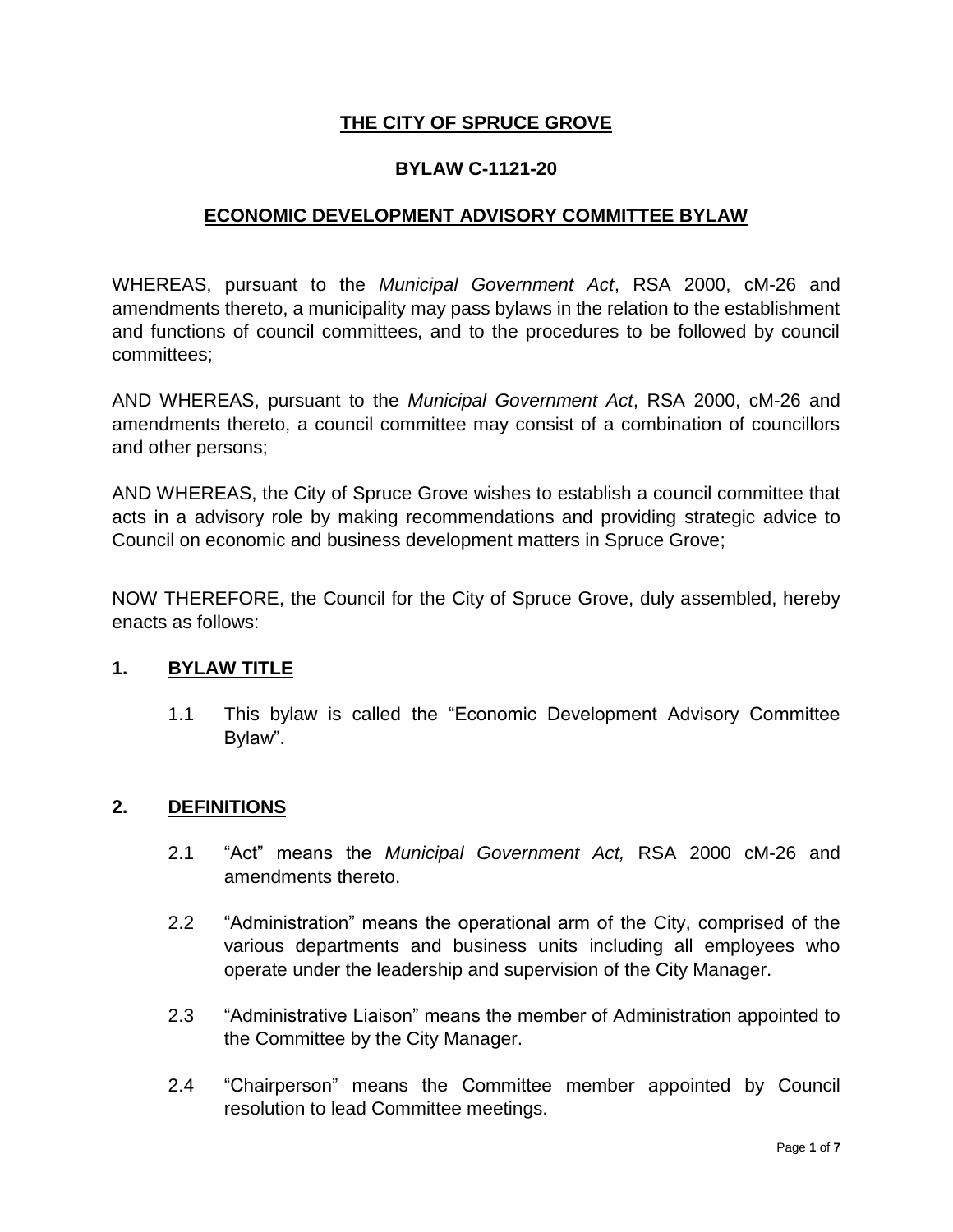- 2.5 "City" means the municipal corporation of the City of Spruce Grove in the Province of Alberta.
- 2.6 "City Manager" means the administrative head of the City of Spruce Grove.
- 2.7 "Committee" means the Economic Development Advisory Committee.
- 2.8 "Council" means the Council of the City of Spruce Grove elected pursuant to the *Local Authorities Election Act*, RSA 2000 cL-21 and amendments thereto.
- 2.9 "Councillor" means an elected member of Council, including the Mayor.
- 2.10 "Economic Development" means activities that support business retention, growth and diversification with the objective of fostering a positive business climate and attracting new investment, employment opportunities and increased assessment.
- 2.11 "Economic Development Strategy" means the strategy and action plan that guides economic development activities in the City, and updates thereto.
- 2.12 "Ex-officio" means membership by virtue of one's office. Ex-officio members do not form part of the quorum.
- 2.13 "Vice Chairperson" means the Committee member appointed by Council resolution to fulfill the Chairperson's duties in the absence of the Chairperson.

## **3. ESTABLISHMENT, MANDATE AND TERMS OF REFERENCE**

- 3.1 A council committee is hereby established and will be referred to as the Economic Development Advisory Committee.
- 3.2 The mandate of the Economic Development Advisory Committee is to provide strategic advice and make recommendations to Council on economic and business development matters in Spruce Grove.
- 3.3 The Committee will use an inclusive approach that contributes to strong partnerships and leverages community assets.
- 3.4 In order to fill its mandate, the Committee may: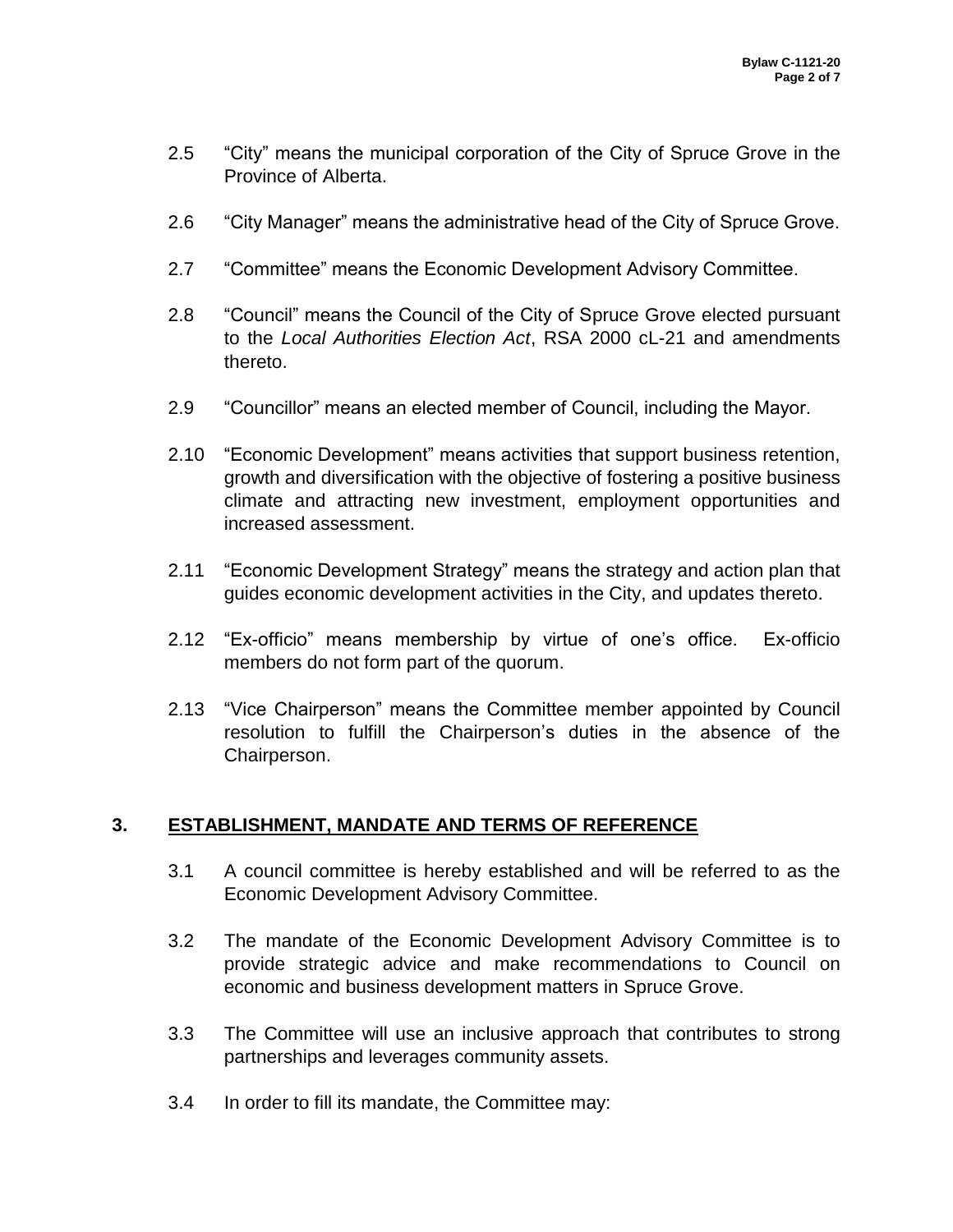- (a) identify and engage stakeholder groups and seek their input into the Committee's work;
- (b) work with Administration to develop and maintain a dialogue about matters of concern or interest related to economic development;
- (c) assist Council to conduct research, develop strategies and policies related to economic development; and
- (d) respond to requests from Council for strategic advice on specific business and economic development issues.
- 3.5 The Committee will develop and present recommendations to Council to enhance future growth, economic and business resiliency, and prosperity in the City and if approved, Council will provide direction to Administration.
- 3.6 The Committee will provide input into the review and updating of the Economic Development Strategy as needed to address changing economic circumstances.
- 3.7 The Committee will seek to create partnerships with community stakeholders in attracting investment and working with business to take advantage of economic opportunities.

# **4. MEMBERSHIP**

- 4.1 The Committee will be comprised of up to eleven (11) members appointed by Council and will include:
	- (a) up to three (3) Councillors;
	- (b) one (1) member to be nominated by the Greater Parkland Regional Chamber of Commerce from their Board with preference that said nominee be a resident of or own a business in Spruce Grove;
	- (c) one (1) member to be nominated by the City Centre Business Association from their Board;
	- (d) up to four (4) members to be nominated by Administration to represent industrial and commercial stakeholders;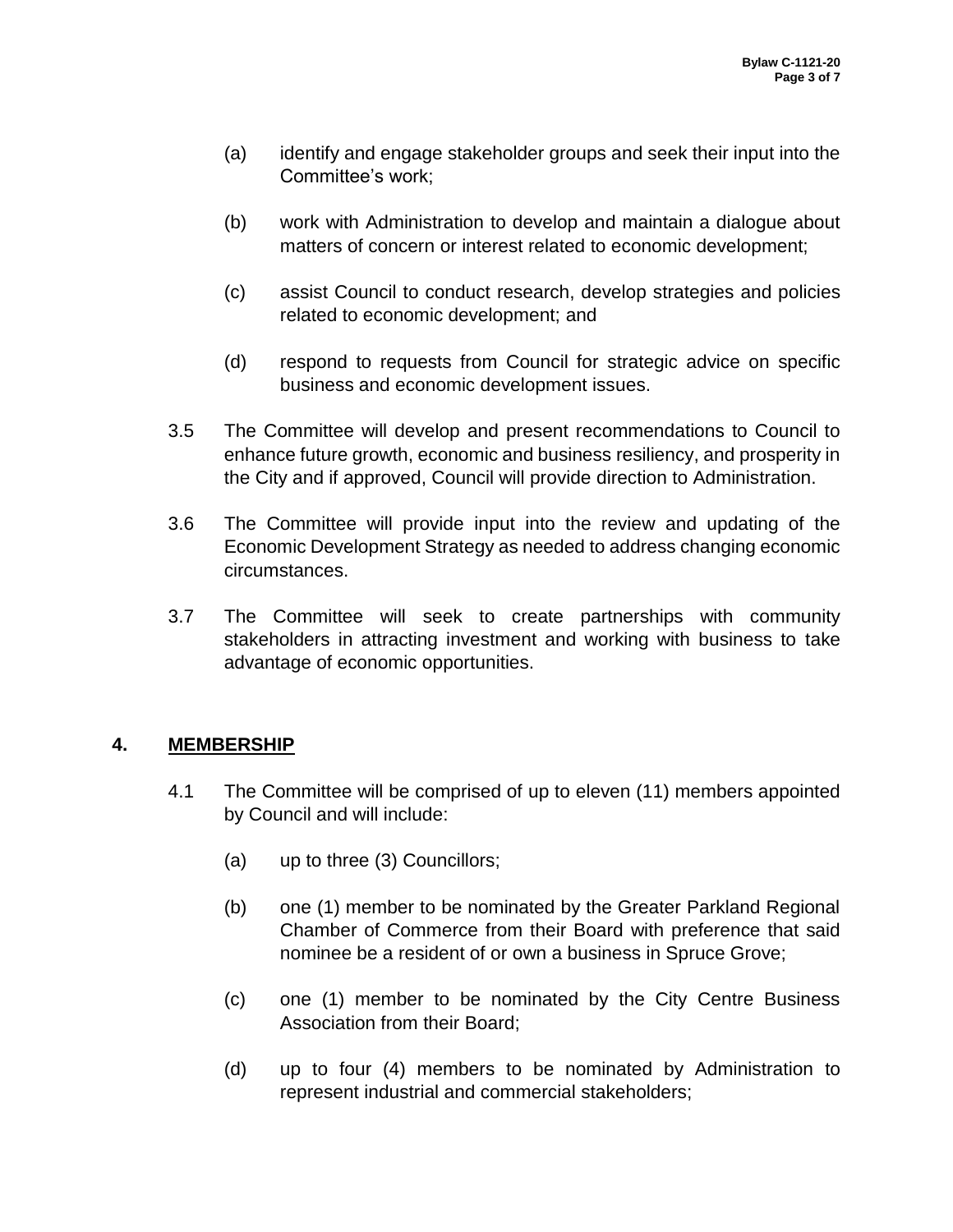- (e) two (2) public-at-large members to be recruited through a public application process who must be residents of Spruce Grove.
- 4.2 Councillors appointed to the Committee are voting members.
- 4.3 The Mayor is an Ex-officio member of the Committee and is a non-voting member.
- 4.4 When making appointments to the Committee, Council will consider individuals that have a broad knowledge of Spruce Grove and a demonstrated interest in economic development.
- 4.5 Members must not be current employees of the City and must not have been employed by the City for a minimum of 12 months prior to appointment.
- 4.6 Members shall be appointed for terms of three (3) years and can be renewed for an additional term of three (3) years at the pleasure of Council, with the exception of Councillors, who shall be appointed for a one-year (1) term at the annual organizational meeting of Council.
- 4.7 Should a vacancy arise during the three (3) year term, Council may appoint a replacement to fill the vacancy for the remainder of the term.
- 4.8 For the initial appointments only, one half of the members would be appointed for a 2 year term and the rest for a 3 year term, notwithstanding section 4.6.
- 4.9 Council will appoint a Chairperson and Vice-Chairperson for the Committee from amongst the members who will serve for the duration of their respective terms.
- 4.10 If a member is absent for three (3) consecutive meetings, Council may declare the position vacant and appoint a successor.
- 4.11 Council may terminate the appointment of any member at any time.
- 4.12 Members appointed to this Committee will not receive remuneration. Councillors may receive remuneration in accordance with the City's Council Remuneration Policy.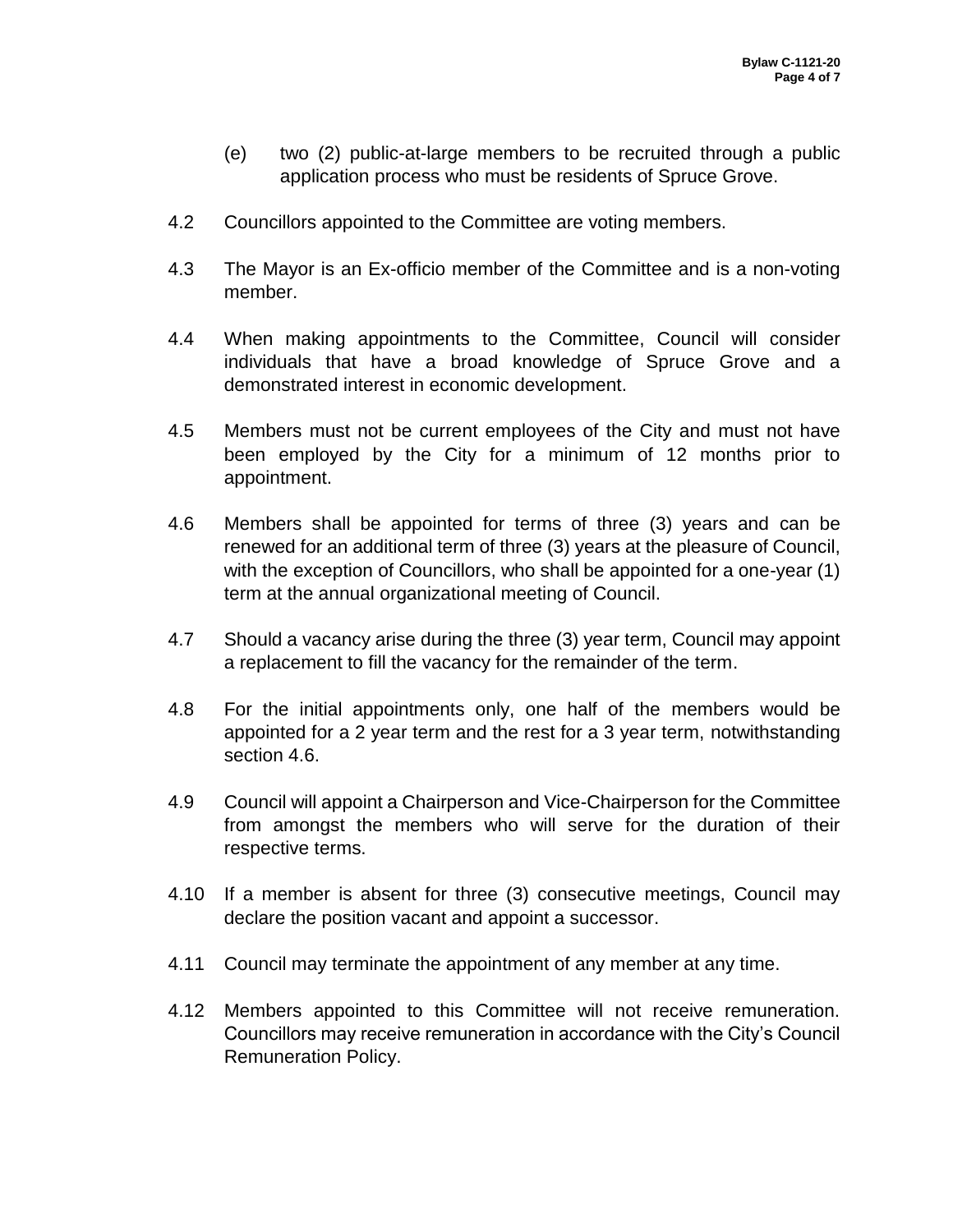# **5. PROCEDURE**

- 5.1 Committee members are required to agree and maintain confidentiality and comply with all City bylaws, policies and procedures.
- 5.2 The Committee will:
	- (a) establish an annual meeting schedule that specifies the date, time, and place of all regular Committee meetings;
	- (b) meet on a quarterly basis; and
	- (c) provide the annual meeting schedule to the City Clerk's Office to be posted on the City's website.
- 5.3 No additional notice of regularly scheduled meetings is required.
- 5.4 The Chair may call a special meeting by giving at least 24 hours' notice to:
	- (a) members of the Committee by email; and
	- (b) the public by posting a notice on the City's website.
- 5.5 The Committee may vote to change the date, time, or place of a scheduled meeting, or schedule an additional meeting as long as the Committee provides at least 24 hours' notice of the change to the Committee members by email and to the public by notice on the City's website.
- 5.6 A quorum at any regular meeting shall be six (6) members and must include one (1) Councillor. One member shall be the Chairperson or Vice-Chairperson.
- 5.7 The Committee will follow the meeting procedures set out in the City's Council Procedure Bylaw. A tie vote shall constitute defeat of any motion considered by the Committee.
- 5.8 The Chairperson will preside at all Committee meetings and decide all points of order that may arise. If the Chair is unable to perform the Chairperson's duties, the Vice-Chairperson will perform those duties.
- 5.9 Committee meetings will be held in public unless the meeting is closed for reasons permitted by the Act.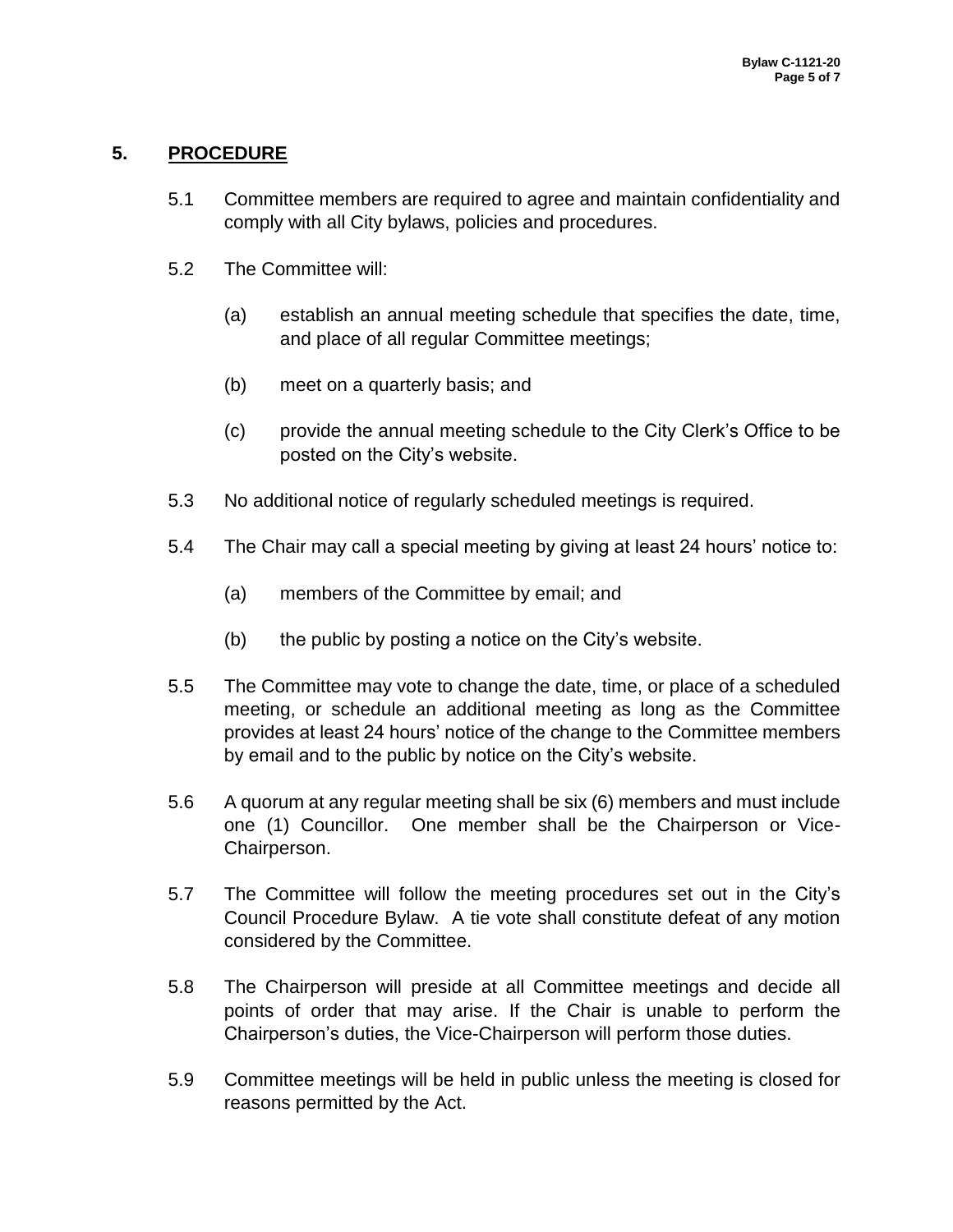- 5.10 The Committee may form sub-committees from among its members to assist in carrying out its objectives and responsibilities under this bylaw.
- 5.11 Sub-committees may be appointed and will report back to the Committee as necessary. It is not required that the Chairperson or Vice-Chairperson be a member of any sub-committee.
- 5.12 The Committee may invite subject matter experts to attend any meeting of the Committee on an as needed basis.

## **6. ANNUAL WORKPLAN AND REPORTING**

- 6.1 The Committee will develop an annual work plan for Council approval that identifies key priorities and goals based on its mandate and this bylaw.
- 6.2 The Committee may provide reports which include recommendations on matters related to the Committee's mandate and annual work plan to Council, as appropriate.
- 6.3 At least once per year, the Committee will report to Council on the following:
	- (a) review of its work plan;
	- (b) update on progress and initiatives; and
	- (c) any information or recommendations on issues or opportunities within its mandate.

## **7. ADMINISTRATIVE LIASION'S ROLE**

- 7.1 The City Manager, or designate, will appoint an Administrative Liaison to the Committee.
- 7.2 The Administrative Liaison is not a member of the Committee and cannot vote on any matter before the Committee.
- 7.3 The Administrative Liaison will provide administrative support, advice and procedural guidance to the Committee.